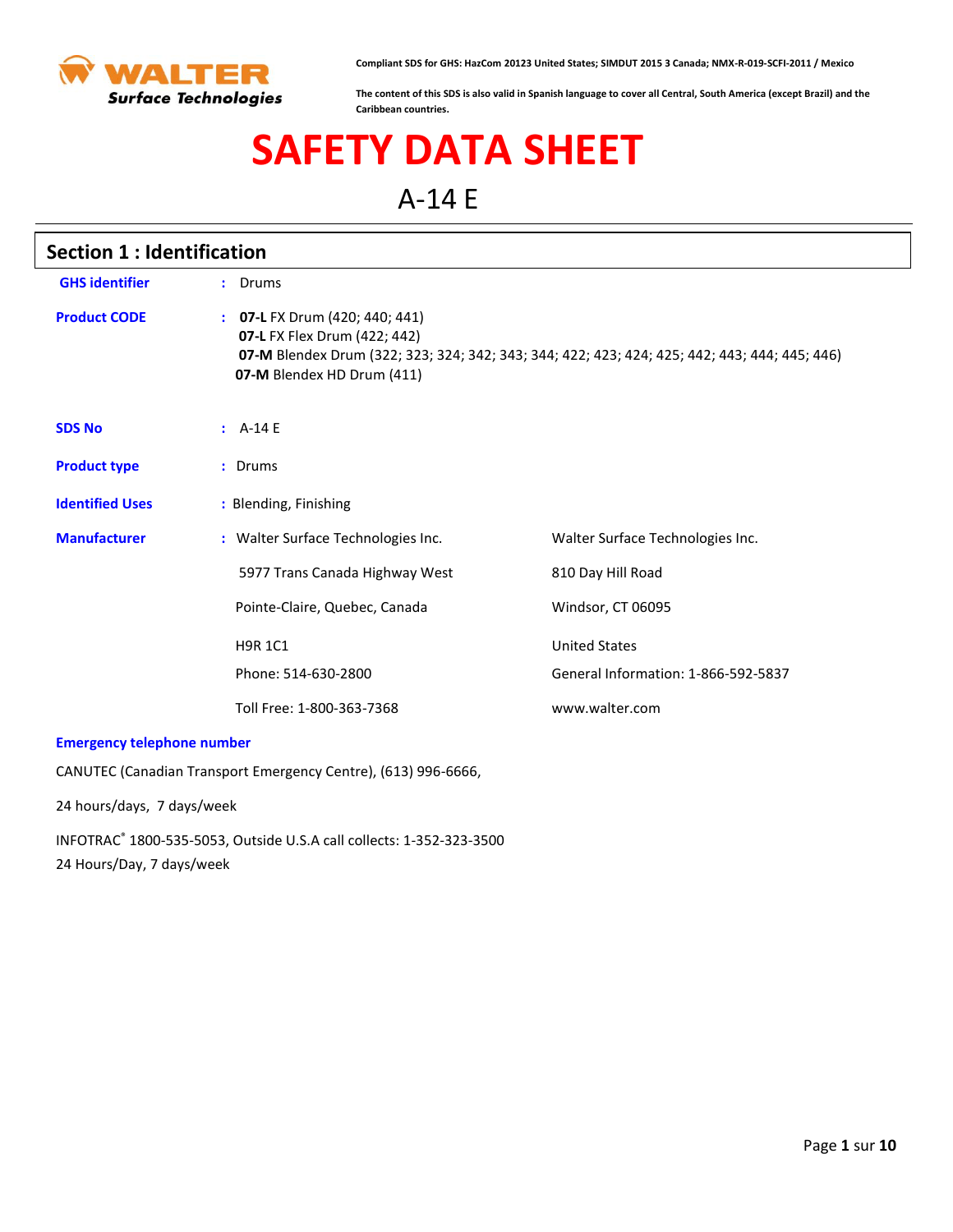

| <b>Section 2: Hazards Identification</b> |                                                                                                                                                                                                                                                                                                                              |  |
|------------------------------------------|------------------------------------------------------------------------------------------------------------------------------------------------------------------------------------------------------------------------------------------------------------------------------------------------------------------------------|--|
| <b>OSHA/HCS Status</b>                   | : While this material is not considered hazardous by the OHSA Hazard Communication Standard (29<br><b>CFR</b><br>1910.1200), this SDS contains valuable information critical to the safe handling and proper use of the<br>product. This SDS should be retained and available for employees and other users of this product. |  |
| <b>Classification</b>                    | : Not classified                                                                                                                                                                                                                                                                                                             |  |
| <b>GHS Label Element</b>                 |                                                                                                                                                                                                                                                                                                                              |  |
| <b>Signal Word</b>                       | : No signal word                                                                                                                                                                                                                                                                                                             |  |
| <b>Hazard Statement</b>                  | : No known significant effects or critical hazards                                                                                                                                                                                                                                                                           |  |
| <b>Precautionary Statements</b>          |                                                                                                                                                                                                                                                                                                                              |  |
| <b>General</b>                           | : Read Safety Data Sheet before use. Keep out of reach of children.                                                                                                                                                                                                                                                          |  |
| <b>Prevention</b>                        | : Not applicable.                                                                                                                                                                                                                                                                                                            |  |
| <b>Response</b>                          | : Not applicable.                                                                                                                                                                                                                                                                                                            |  |
| <b>Storage</b>                           | : Not applicable.                                                                                                                                                                                                                                                                                                            |  |
| <b>Disposal</b>                          | : Not applicable.                                                                                                                                                                                                                                                                                                            |  |
|                                          | <b>Hazard Not Otherwise Classified: None known</b>                                                                                                                                                                                                                                                                           |  |
|                                          |                                                                                                                                                                                                                                                                                                                              |  |

## **Section 3: Ingredients and composition of product**

#### **Hazardous Ingredients :**

| <b>Ingredient Name</b> | <b>CAS Number</b> | Concentration (%) |
|------------------------|-------------------|-------------------|
| Aluminium oxide        | 1344-28-1         | 20-70             |
| <b>Phenolic Resin</b>  | 9003-35-4         | 10-50             |

Any concentration shown as a range is to protect confidentiality or is due to a batch variation.

**There are no additional ingredients present which, within the current knowledge of the supplier and in the concentrations applicable, are classified as hazardous to health or the environment and hence require reporting in this section.**

**Occupational exposure limits, if available, are listed in Section 8.**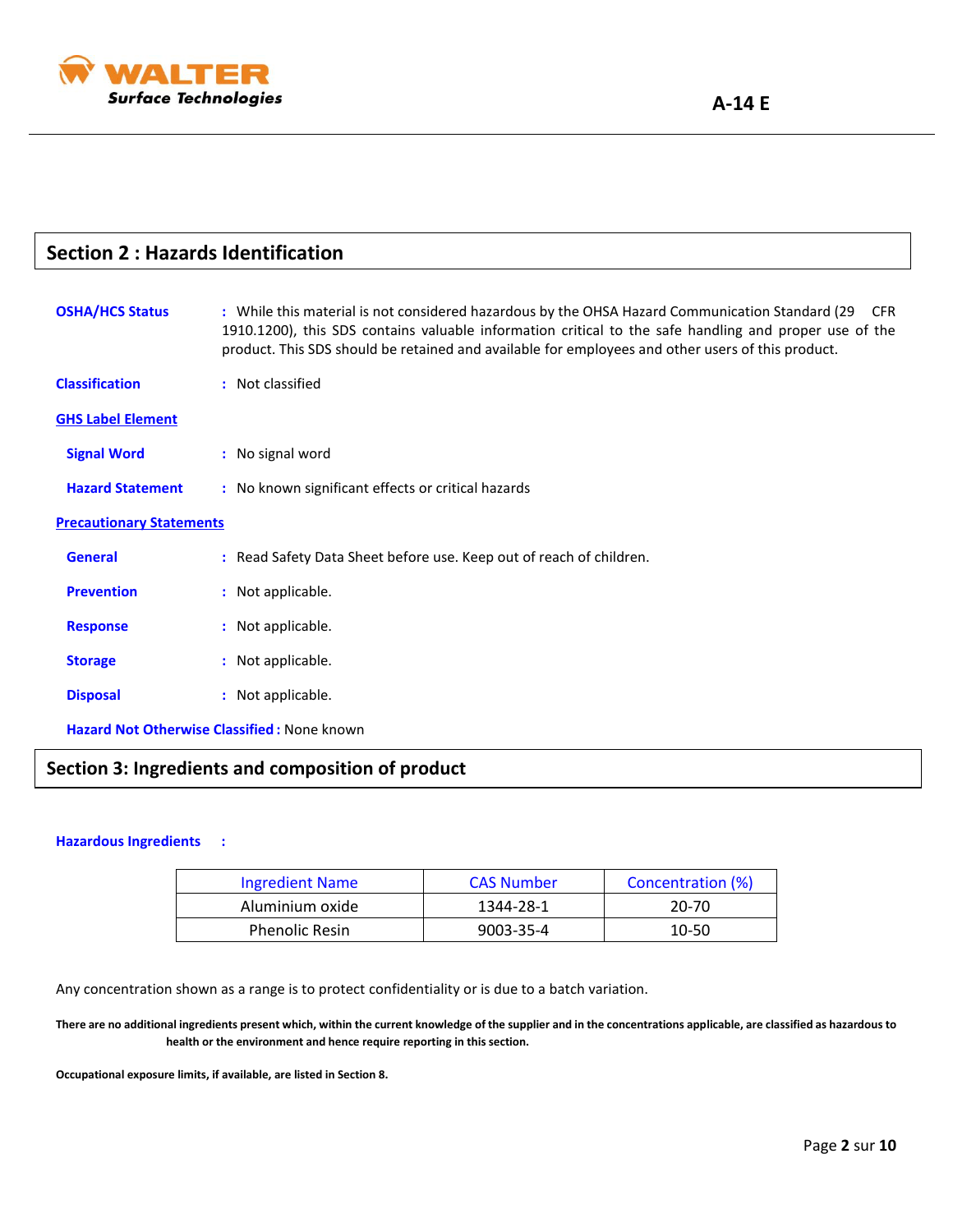

#### 1 **Section 4: First Aid Measures**

#### **Description of necessary first aid measures**

| <b>Inhalation</b>   | : Not possible                                                                                                                                                                                         |
|---------------------|--------------------------------------------------------------------------------------------------------------------------------------------------------------------------------------------------------|
| <b>Skin Contact</b> | : Wash gently and thoroughly with lukewarm, flowing water and non-abrasive soap for 5 minutes. If<br>signs/symptoms develop, consult a physician.                                                      |
| <b>Eyes Contact</b> | : Flush the contaminated eye(s) with large amounts of clean water for 5 minutes while holding the eyelid(s)<br>open. Do not remove embedded objects. Continue rinsing. Consult physician if necessary. |
| <b>Ingestion</b>    | : If necessary, contact physician.                                                                                                                                                                     |

#### **Most important symptoms and effects, both acute and delayed**

#### **Potential acute health effects**

| <b>Inhalation</b>   | : No known significant effects or critical hazards |
|---------------------|----------------------------------------------------|
| <b>Skin Contact</b> | : No known significant effects or critical hazards |
| <b>Eyes Contact</b> | : No known significant effects or critical hazards |
| <b>Ingestion</b>    | : No known significant effects or critical hazards |

#### **Over-exposure signs/symptoms**

| <b>Inhalation</b>   | : No known significant effects or critical hazards |
|---------------------|----------------------------------------------------|
| <b>Skin Contact</b> | : No known significant effects or critical hazards |
| <b>Eyes Contact</b> | : No known significant effects or critical hazards |
| <b>Ingestion</b>    | : No known significant effects or critical hazards |

**Indication of any immediate medical attention and special treatment needed**

None

**See toxicological information (Section 11)**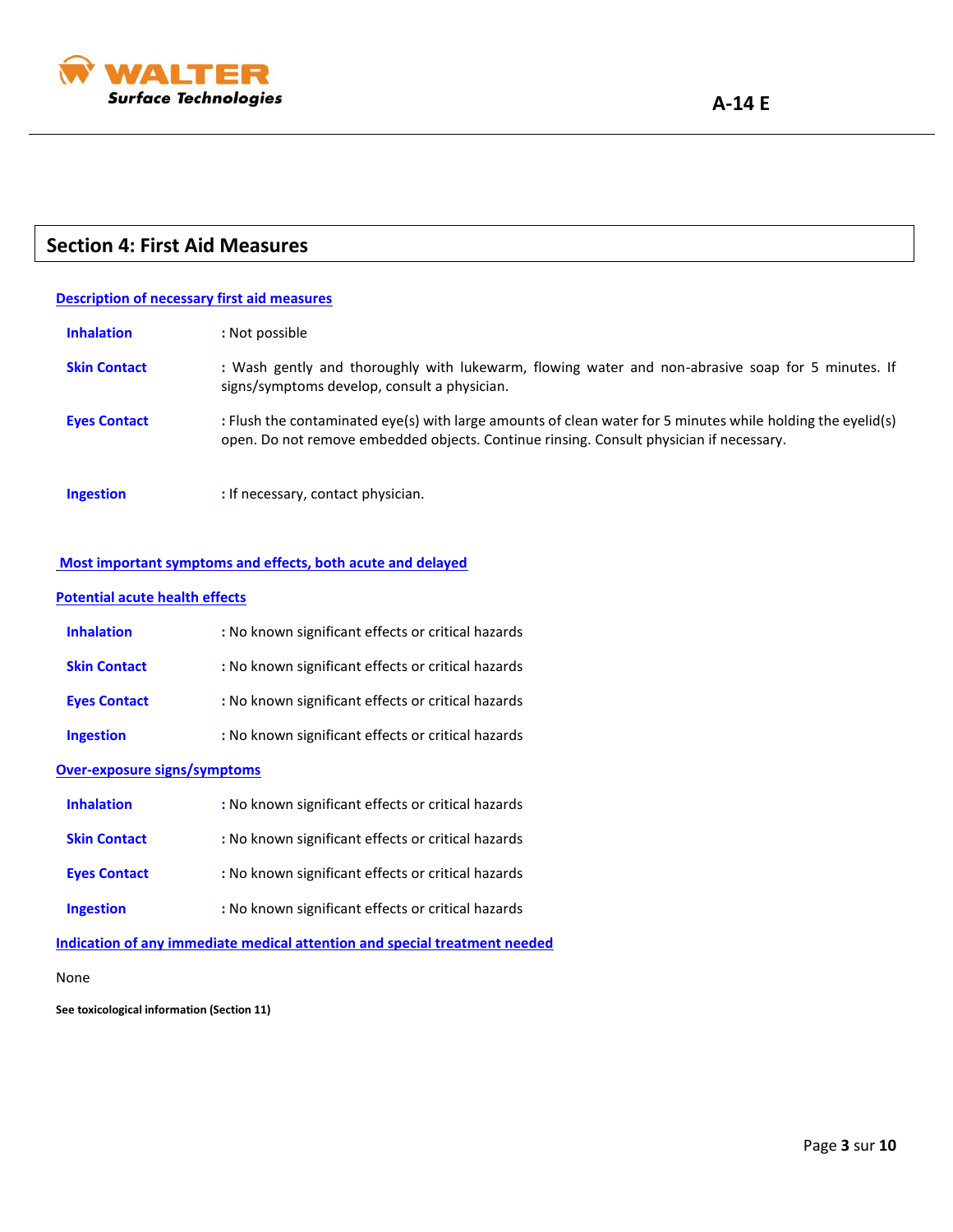

## **Section 5: Fire-Fighting Measures**

#### **Extinguish Media**

**Suitable extinguish Media** : Water, CO<sub>2</sub> or chemical

 **Unsuitable extinguish Media :** None Known

 **Hazardous thermal decomposition products:**

During combustion, toxic fumes may occur, use protective equipment. Decomposition products may include the following material:

**Substance:** Carbon monoxide and Carbon Dioxide

**Special protective actions for fire-fighter:**

No special measures are required.

### **Section 6: Accidental Release Measures**

**Personal precautions, protective equipment and emergency procedures**

 **For non-emergency personnel :** Not applicable

**For emergency responders : Not applicable** 

 **Environmental precautions :** Not applicable

**Methods and materials for containment and cleaning up**

Not applicable

## **Section 7: Handling and Storage**

**Precautions for safe handling : Follow safety standards for grinding (ANSI B11.09-2010)** 

**Precautions for safe storage : There is no special storage requirement**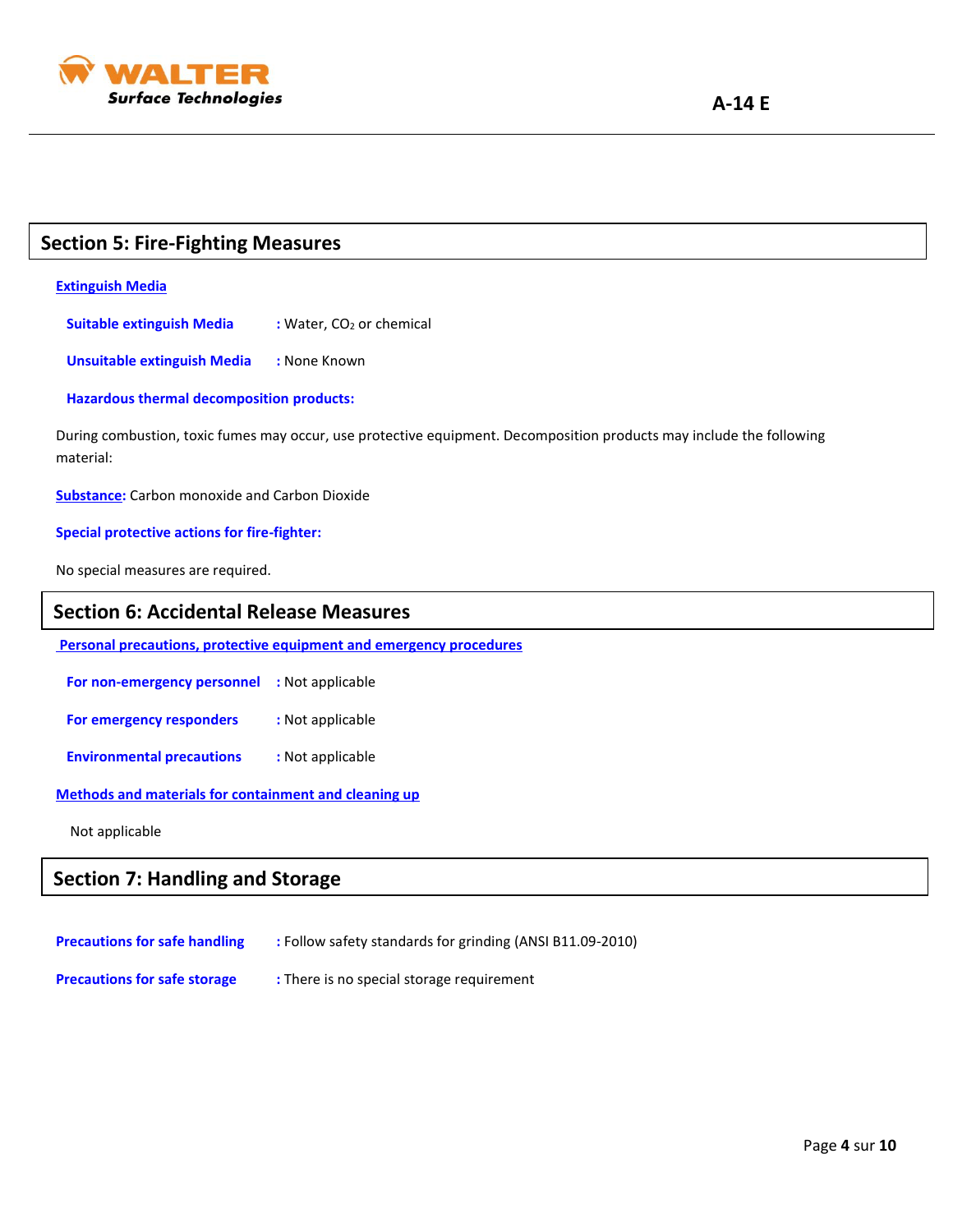

## **Section 8: Exposure Control & Personal Protection**

#### **Control parameters**

#### **Occupational exposure limit**

The following table presents the limit for air contaminant from OSHA 1910-Z-1 Table.

| Ingredient name       | Limit value ( $mg/m^3$ ) |
|-----------------------|--------------------------|
|                       | 15                       |
| Aluminium Oxide       | 5 (respirable fraction)  |
| <b>Phenolic Resin</b> | Not applicable           |

**Appropriate engineer control :** General ventilation is adequate to evacuate the dust form the working area. With good ventilation, the exposure of every ingredient should be below the limit. Make sure all the equipment is in good condition.  **Environment exposure control :** Not applicable **Individual Personal Protection Eyes Protection :** Wear protective goggles with safe shields*.* **Hand Protection Biography :** Wear Gloves. **Skin Protection :** Wear long clothes. Smock is recommended. **Respiratory Protection <b>Respiratory Protection :** Use of a protective half or full face mask. **Hearing Protection :** Ear protection is recommended.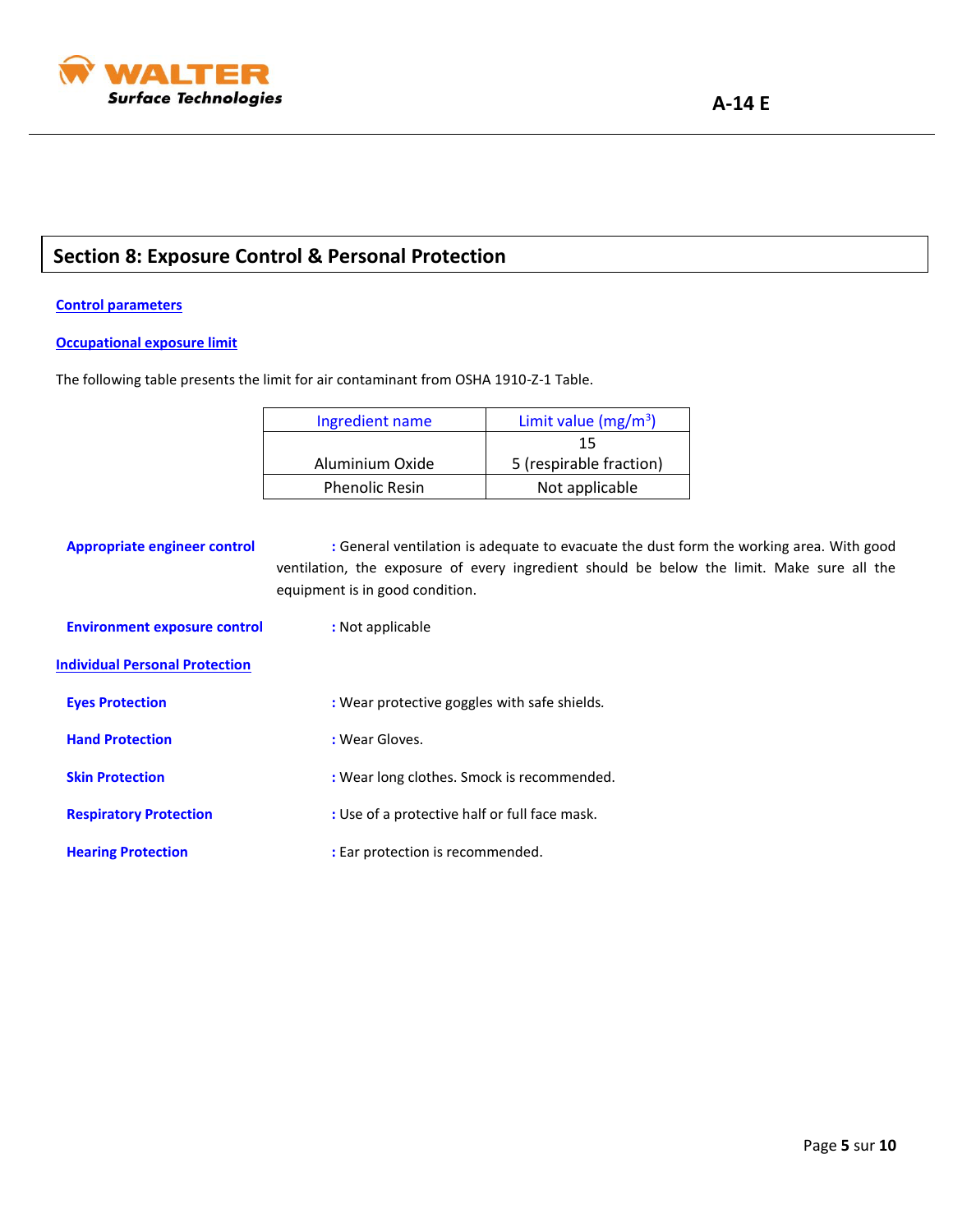

## **Section 9: Physical & Chemical Properties**

#### **Appearance**

| <b>Physical state</b>            | : Solid                   |
|----------------------------------|---------------------------|
| <b>Appearance</b>                | $:$ Clear                 |
| <b>Odour</b>                     | : Not available           |
| <b>Boiling Point</b>             | : Not available           |
| <b>Freezing Point</b>            | : Not available           |
| <b>Specific Gravity</b>          | $:$ > 1 g/cm <sup>3</sup> |
| рH                               | : Not available           |
| <b>Vapour Pressure</b>           | : Not available           |
| <b>Evaporation</b>               | : Not available           |
| <b>Flashpoint</b>                | : Not available           |
| <b>Auto ignition temperature</b> | : Not available           |
| <b>Sensitivity to mechanical</b> | : Not available           |

## **Section 10: Stability & Reactivity**

| <b>Reactivity</b>                                    | : None known             |
|------------------------------------------------------|--------------------------|
| <b>Chemical Stability</b>                            | : This product is stable |
| <b>Possibility to Hazardous Reaction:</b> None known |                          |
| <b>Conditions to avoid</b>                           | : None know              |
| <b>Incompatible Material</b>                         | : None known             |

#### **Hazardous decomposition products:**

Under normal conditions of use, hazardous decomposition products should not be produced.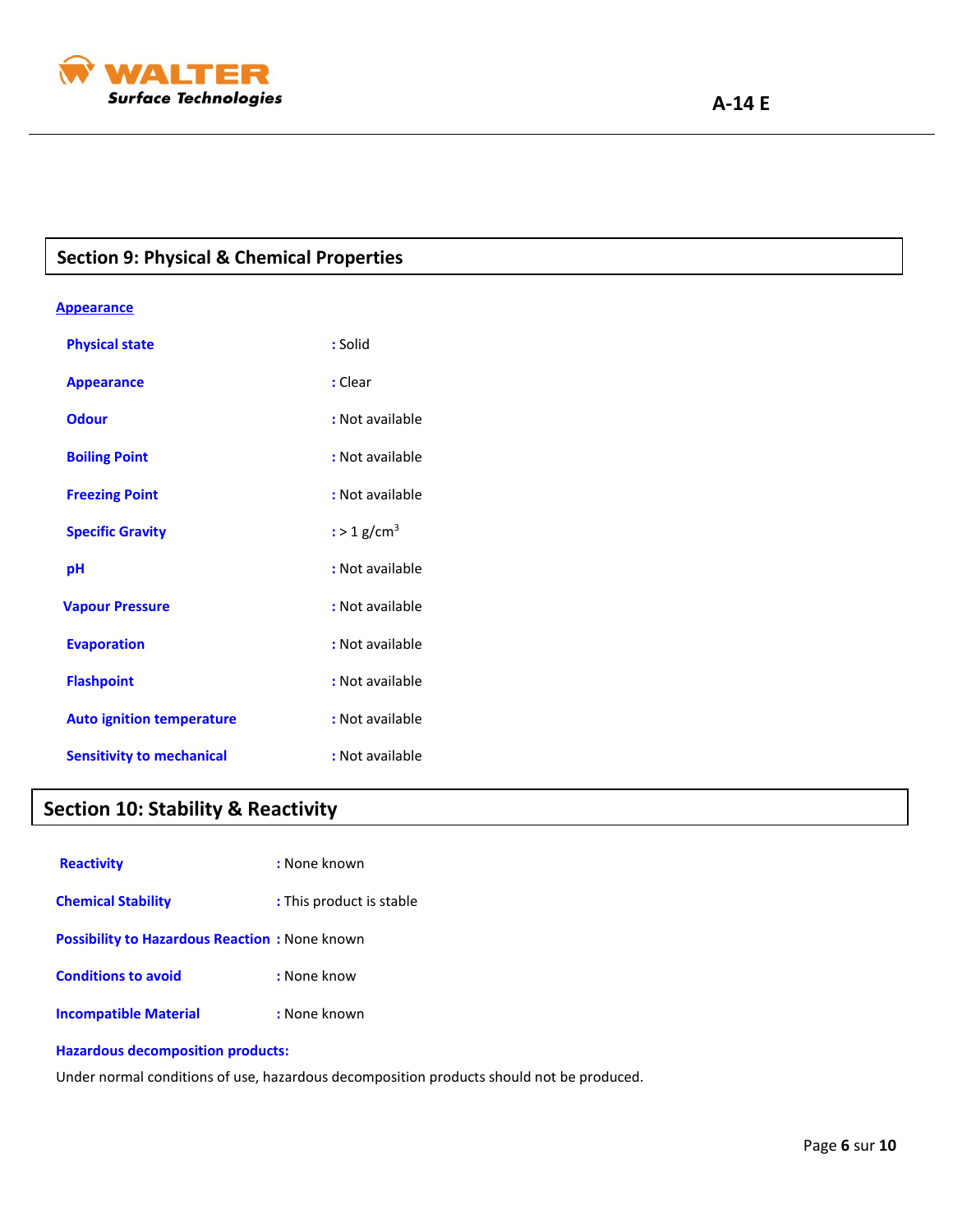

## **Section 11: Toxicology**

#### **Information on toxicological effects**

| <b>Acute Toxicity</b>                                                            | : No known significant effects                       |  |
|----------------------------------------------------------------------------------|------------------------------------------------------|--|
| <b>Irritation/Corrosion</b>                                                      | : Uncontrolled dust can affect eyes and respiration. |  |
| <b>Sensitization</b>                                                             | : No known significant effects                       |  |
| <b>Carcinogenicity</b>                                                           | : No known significant effects                       |  |
| <b>Reproductive Toxicity</b>                                                     | : No known significant effects                       |  |
| Specific target organ toxicity - Single exposure: No known significant effects   |                                                      |  |
| Specific target organ toxicity - Repeated exposure: No known significant effects |                                                      |  |
| <b>Aspiration Hazard</b>                                                         | : No known significant effects                       |  |

#### **Information on the likely routes of exposure:**

Inhalation, Skin contact, Eyes contact, Ingestion

#### **Potential acute health effects**

| <b>Inhalation</b>                                                                   | : No known significant effects or critical hazards |  |
|-------------------------------------------------------------------------------------|----------------------------------------------------|--|
| <b>Skin Contact</b>                                                                 | : No known significant effects or critical hazards |  |
| <b>Eyes Contact</b>                                                                 | : No known significant effects or critical hazards |  |
| <b>Ingestion</b>                                                                    | : No known significant effects or critical hazards |  |
| <b>Symptoms related to the physical, chemical and toxicological characteristics</b> |                                                    |  |
| <b>Inhalation</b>                                                                   | : No known significant effects or critical hazards |  |
| <b>Skin Contact</b>                                                                 | : No known significant effects or critical hazards |  |
| <b>Eyes Contact</b>                                                                 | : No known significant effects or critical hazards |  |
| <b>Ingestion</b>                                                                    | : No known significant effects or critical hazards |  |
| <b>Short term exposure</b>                                                          |                                                    |  |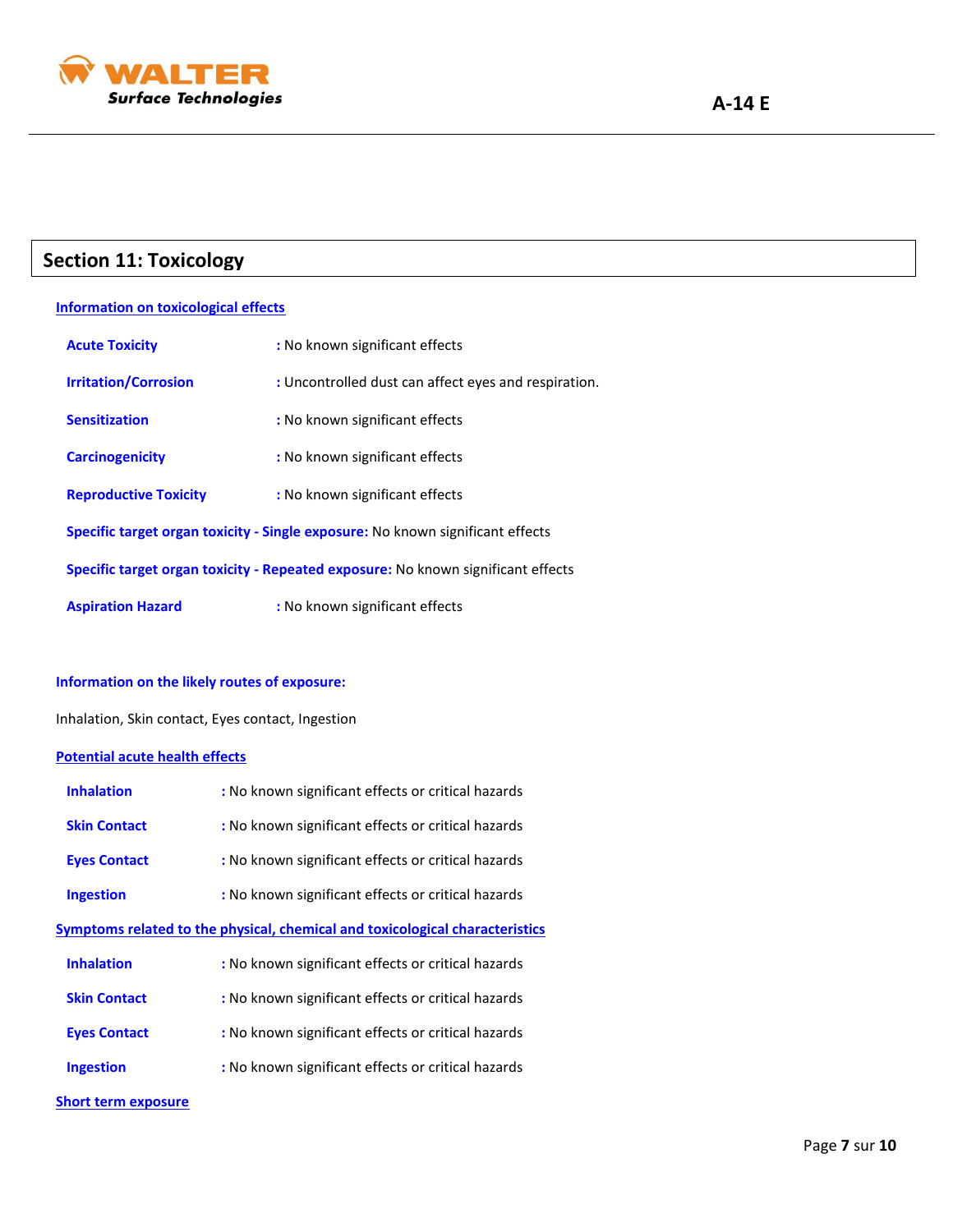

 **Potential immediate effect:** No known significant effects or critical hazards  **Potential delayed effect:** No known significant effects or critical hazards

#### **Long term exposure**

 **Potential immediate effect:** No known significant effects or critical hazards  **Potential delayed effect:** No known significant effects or critical hazards

#### **Potential Chronic Health Effects**

| <b>General</b>           | : No known significant effects or critical hazards                              |
|--------------------------|---------------------------------------------------------------------------------|
| <b>Carcinogenicity</b>   | : No known significant effects or critical hazards                              |
| <b>Mutagenicity</b>      | : No known significant effects or critical hazards                              |
| <b>Teratogenicity</b>    | : No known significant effects or critical hazards                              |
|                          | <b>Developmental Effects</b> : No known significant effects or critical hazards |
| <b>Fertility Effects</b> | : No known significant effects or critical hazards                              |

## **Section 12: Ecological Information**

#### **Toxicity**

| <b>Aquatic Toxicity</b>                                                                | : No know significant effects or critical hazards. |  |  |
|----------------------------------------------------------------------------------------|----------------------------------------------------|--|--|
| <b>Persistence and degradability:</b> No know significant effects or critical hazards. |                                                    |  |  |
| Bioaccumulation potential: No know significant effects or critical hazards.            |                                                    |  |  |
| <b>Mobility in soil</b>                                                                | : No know significant effects or critical hazards. |  |  |
| <b>Other adverse effects</b>                                                           | : No know significant effects or critical hazards. |  |  |

## **Section 13: Disposal Considerations**

**Disposal methods :** Dispose as per local, regional, national and international regulations.

The generation of waste should be avoided or minimized wherever possible. Disposal of this product, solutions and any by-products should comply with the requirements of environmental protection and waste disposal legislation and any regional local authority requirements. Dispose of surplus and non-recyclable products via a licensed waste disposal contractor. Waste should not be disposed of untreated to the sewer unless fully compliant with the requirements of all authorities with jurisdiction. Waste packaging should be recycled. Incineration or landfill should only be considered when recycling is not feasible. This material and its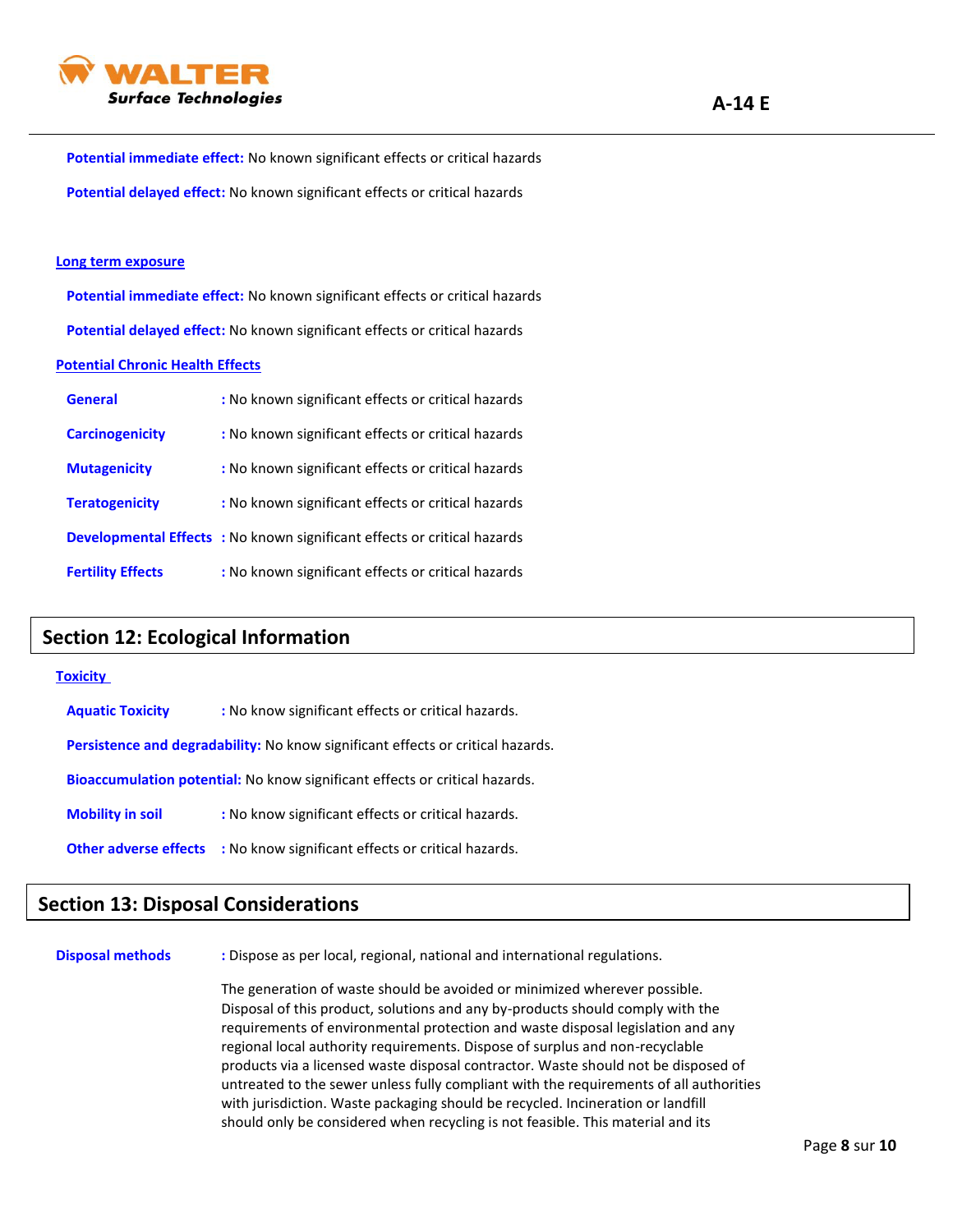

container must be disposed of in a safe way. Empty containers or liners may retain some product residues. Avoid dispersal of spilled material and runoff and contact with soil, waterways, drains and sewers.

**EPA Hazardous Waste Number (RCRA):** Not regulated

## **Section 14: Transport Information**

|                                | <b>DOT Classifiation</b> | <b>IMDG</b>              | <b>IATA</b>              |
|--------------------------------|--------------------------|--------------------------|--------------------------|
| <b>UN Number</b>               | Not Regulated            | Not Regulated            | Not Regulated            |
| <b>UN Proper shipping name</b> | $\overline{\phantom{a}}$ | $\overline{\phantom{a}}$ | $\overline{\phantom{a}}$ |
| <b>Transport Hazards Class</b> | $\overline{\phantom{a}}$ | $\overline{\phantom{0}}$ | $\overline{\phantom{a}}$ |
| <b>Packing Group</b>           | $\overline{\phantom{a}}$ | $\overline{\phantom{a}}$ | $\overline{\phantom{0}}$ |
| <b>Environmental Hazards</b>   | No                       | No                       | No                       |
| <b>Additional Information</b>  | $\overline{\phantom{a}}$ | $\overline{\phantom{0}}$ | $\overline{\phantom{a}}$ |

**Special precautions for user :** None

## **Section 15: Regulatory Information**

| <b>US Federal Regulations</b>                                                                    | : Contact Walter Surface Technologies for more information.                                                        |  |  |
|--------------------------------------------------------------------------------------------------|--------------------------------------------------------------------------------------------------------------------|--|--|
| <b>Hazard Categories</b>                                                                         | : Fire Hazard – No, Pressure Hazard – No, Reactivity Hazard – No, Immediate Hazard – No, Delayed<br>Hazard $-$ No. |  |  |
| <b>State Regulations</b>                                                                         | : Contact Walter Surface Technologies for more information.                                                        |  |  |
| <b>Chemical Inventories</b><br>requirements.                                                     | : This product is defined by TSCA regulations and is exempt from TSCA Inventory listing                            |  |  |
| <b>International Regulations</b>                                                                 | : Contact Walter Surface Technologies for more information.                                                        |  |  |
| This SDS has been prepared to meet the U.S OSHA Hazard Communication Standard, 29 CFR 1910.1200. |                                                                                                                    |  |  |

Page **9** sur **10**